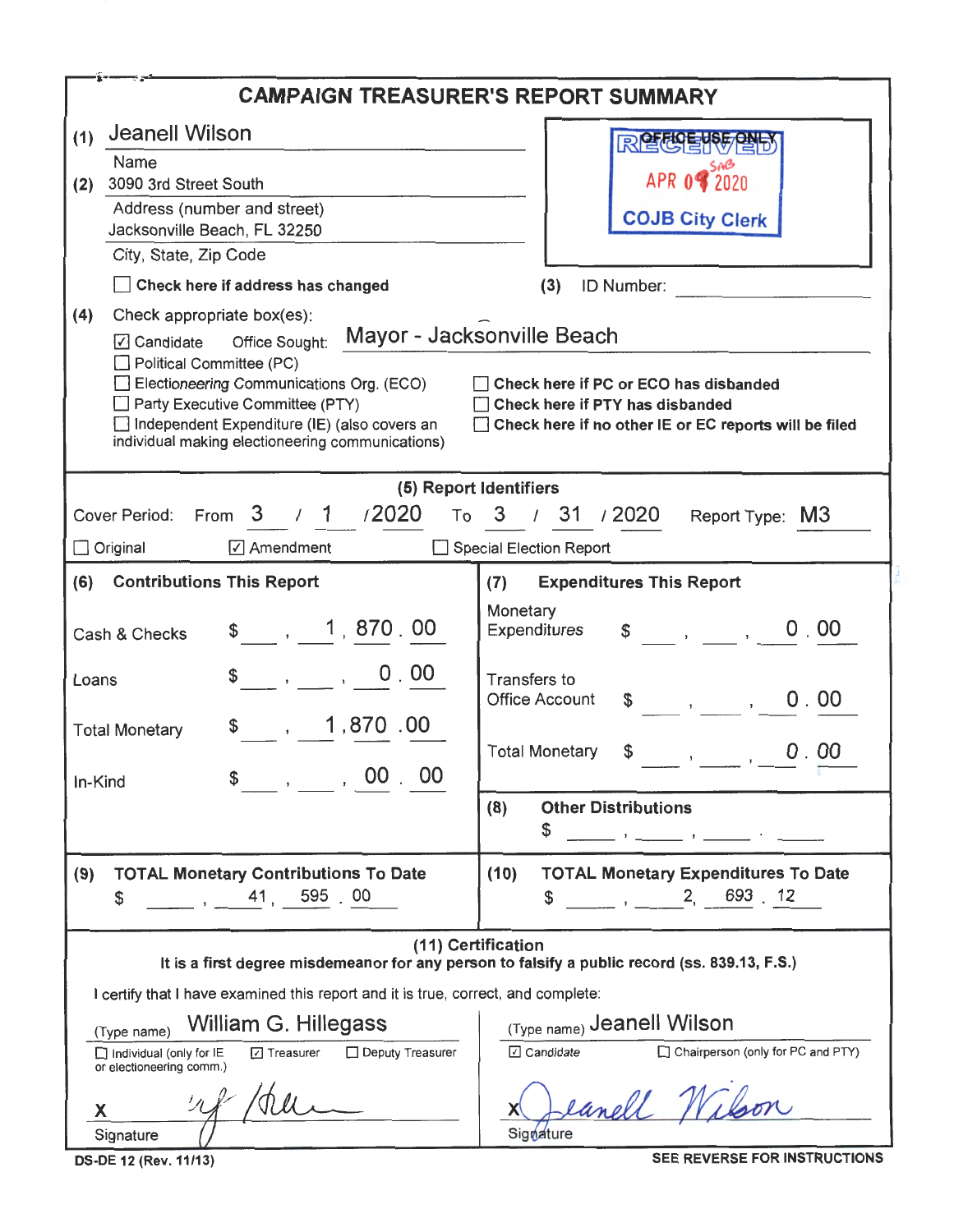## **CAMPAIGN TREASURER'S REPORT - ITEMIZED CONTRIBUTIONS**

| $(1)$ Name |
|------------|

Jeanell Wilson N/A

**(2) l.D. Number** 

**(3) Cover Period**  $\frac{3}{2}$  /  $\frac{1}{2020}$  through  $\frac{3}{2020}$  /  $\frac{31}{2020}$  **(4) Page**  $\frac{1}{2020}$  of  $\frac{3}{2020}$ 

| (5)                                               | (7)                                                                                |      | (8)         | (9)          | (10)        | (11)      | (12)   |
|---------------------------------------------------|------------------------------------------------------------------------------------|------|-------------|--------------|-------------|-----------|--------|
| Date<br>(6)<br>Sequence                           | Full Name<br>(Last, Suffix, First, Middle)<br><b>Street Address &amp;</b>          |      | Contributor | Contribution | In-kind     |           |        |
| Number                                            | City, State, Zip Code                                                              | Type | Occupation  | Type         | Description | Amendment | Amount |
| $\mathbf 1$<br>2020<br>3<br>$\mathbf{1}$          | Eilders, Ted H.<br>723 1st Street South<br>Jacksonville Beach, FL                  | I    | Psychology  | Che          |             |           | 100.00 |
| 1<br>2020<br>3<br>2                               | Witham, Allen T.<br>13846 Atl Blvd, #108<br>Jacksonville, FL 32225                 | I    | Retired     | Che          |             |           | 100.00 |
| $\mathbf{3}$<br>2<br>2020<br>$\overline{3}$       | Kill, Robert C.<br>3235 Graham Hill Road<br>Long Lake, MN 55356                    | I    | Healthcare  | Che          |             |           | 250.00 |
| 2020<br>1<br>3<br>$\overline{\mathbf{4}}$         | Wilson, Dale<br>34W762 S. James Drive<br>St. Charles, IL 60174                     | I    | Retired     | Che          |             |           | 100.00 |
| $\mathbf{1}$<br>2020<br>3<br>5                    | Patterson, Benjamin H.<br>211 38th Avenue South<br>Jacksonville Beach, FL<br>32250 | I    | Banking     | Che          |             |           | 200.00 |
| $\mathbf 1$<br>2020<br>3<br>6                     | Adeeb, Barry<br>13846 Atl Blvd, #812<br>Atlantic Beach, FL<br>32233                | I    | Restaurant  | Che          |             |           | 100.00 |
| 2020<br>5<br>$\mathbf{3}$<br>$\prime$<br>$\prime$ | Rendon, Joseph<br>289 Cypress Bay Drive<br>Ponte Vedra. FL 32081                   | I    | Retired     | Che          |             |           | 100.00 |

**DS-DE 13 (Rev. 11/13) SEE REVERSE FOR INSTRUCTIONS AND CODE VALUES**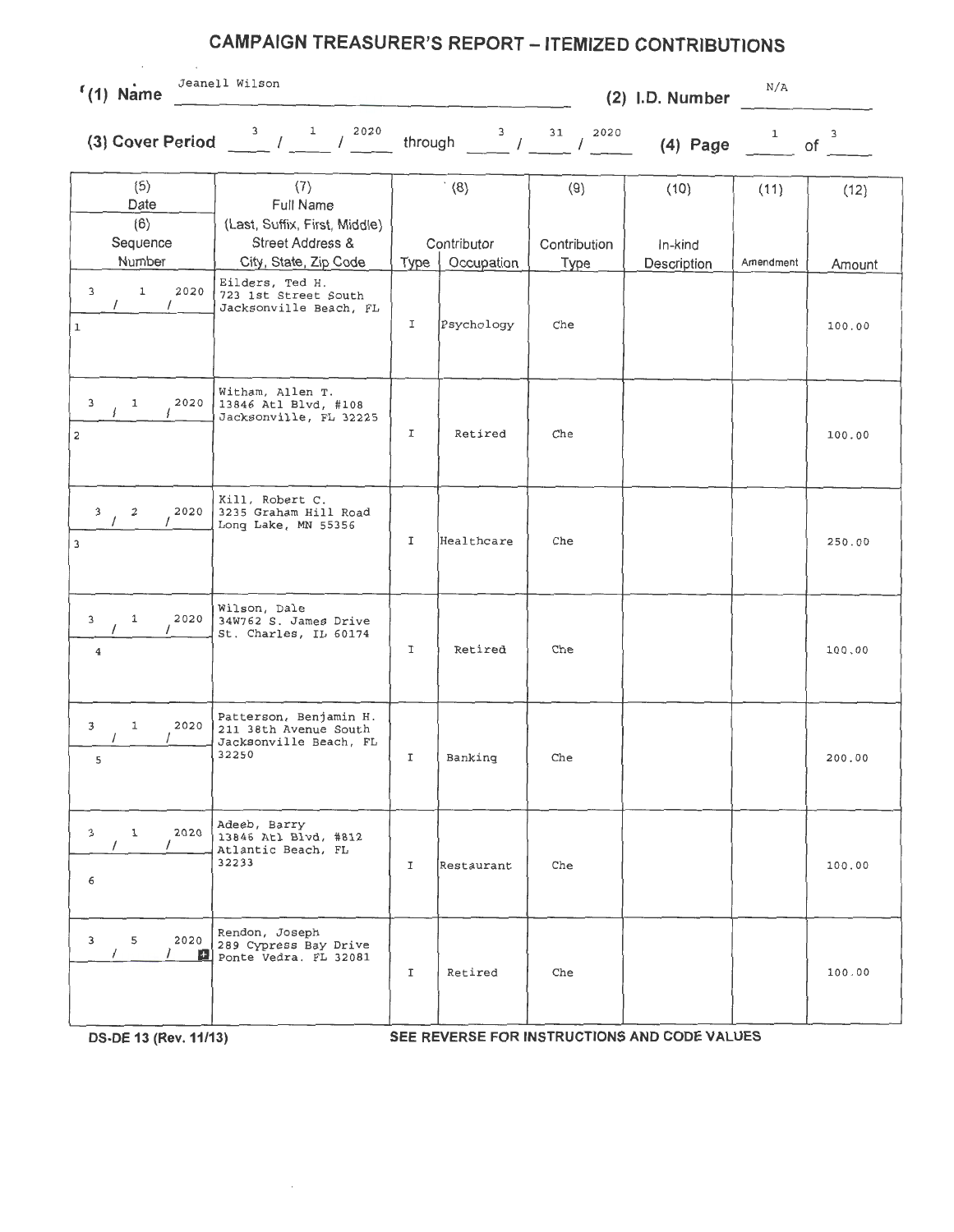## **CAMPAIGN TREASURER'S REPORT - ITEMIZED CONTRIBUTIONS**

· **{1) Name**  Jeanell Wilson N/A

**(2) l.D. Number** 

through  $\frac{3}{2}$  /  $\frac{31}{2020}$  (4) Page  $\frac{2}{2020}$  of  $\frac{3}{2}$ **(3) Cover Period**  $\frac{3}{1}$   $\frac{1}{1}$   $\frac{2020}{1}$ (5) (7) (8) (9) (10) (11) (12) Date | Full Name (6) (Last, Suffix, First, Middle) Sequence Street Address & Contributor Contribution In-kind Number | City, State, Zip Code | Type | Occupation | Type | Description | Amendment | Amount 3 6 2020 Wilson, Floyd<br>187 Caspia Lane Ponte Vedra, FL 32081 <sup>8</sup><sup>I</sup>Retired Che 50 . <sup>00</sup> Benedict, Jeannie 3 10 2020 187 Caspia Lane Ponte Vedra, FL 32081 <sup>9</sup><sup>I</sup>Retired Che 50 . <sup>00</sup> Fiorentino Group LLC 3 2 2020 1301 Riverplace Blvd,<br>
1 2 2020 #1300, Jacksonville, 10 **FL 32207** B Govt relation Che 250.00 ~ Jackson, Vernon 3 7 2020 4564 Middleton Park<br>
/ 2020 4564 Middleton Park<br>
Circle East, <sup>11</sup>Jacksonville, FL 32224 I Retired Che 50.00 JRS Business 3 10 2020 Consultants LLC, PO Box 1324, Callahan, FL<br>32011 12 100.00 3 10 2020 Prestige Property 54030 Bayland Drive 13 Callahan, FL 32011 B Real Estate Che 100.00 3 520 2020 Cropper, Steve<br>
1 1 1 100, Bldg #1 <sup>14</sup>Jacksonville, FL 32216 I Retired Che 250 . <sup>00</sup>

**DS-DE 13 (Rev. 11/13) SEE REVERSE FOR INSTRUCTIONS AND CODE VALUES**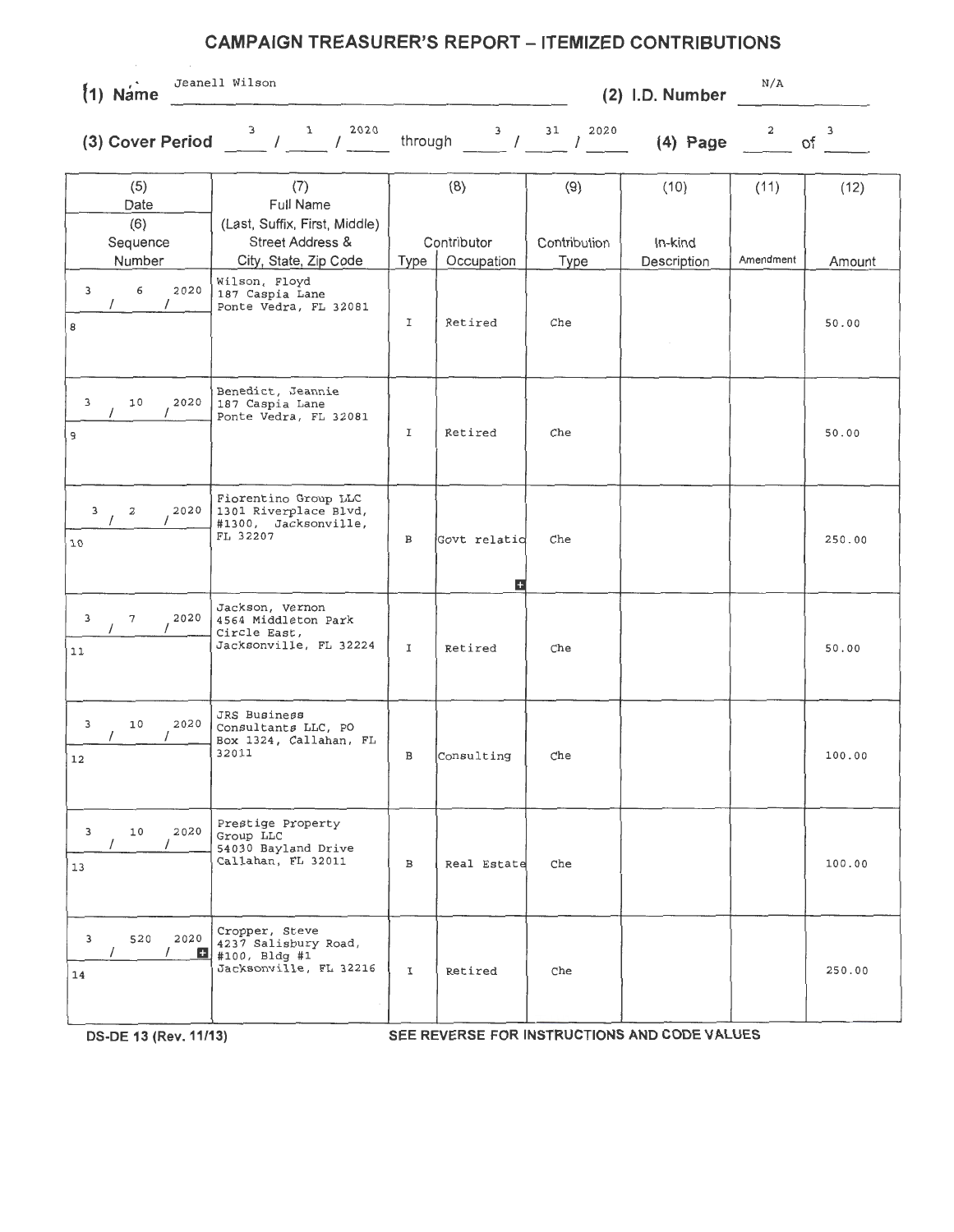## **CAMPAIGN TREASURER'S REPORT - ITEMIZED CONTRIBUTIONS**

|  | $(1)$ Name |
|--|------------|

(1) Name <sup>Jeanell Wilson</sup> Jeanell Wilson  $N/A$ 

**(2) l.D. Number** 

 $\sim$ 

**(3) Cover Period**  $\frac{3}{2}$   $\frac{1}{2}$   $\frac{1}{2020}$  through  $\frac{3}{2}$   $\frac{31}{2020}$  **(4) Page**  $\frac{3}{204}$  of  $\frac{3}{204}$ 

| (5)<br>Date               | (7)<br>Full Name                                                                        |              | (8)                       | (9)          | (10)        | (11)      | (12)            |
|---------------------------|-----------------------------------------------------------------------------------------|--------------|---------------------------|--------------|-------------|-----------|-----------------|
| (6)<br>Sequence<br>Number | (Last, Suffix, First, Middle)<br>Street Address &<br>City, State, Zip Code              | Type         | Contributor<br>Occupation | Contribution | In-kind     | Amendment |                 |
| $22$<br>2020<br>3<br>15   | Archer, Chris<br>2660 Peach Tree Road<br>NW 15F<br>Atlanta, GA 30305                    | I            | Retired                   | Type<br>CAS  | Description |           | Amount<br>20.00 |
| $17\,$<br>3<br>2020<br>16 | CFO Strategic<br>Solutions<br>2709 Ocean Drive South<br>Jacksonville Beach, FL<br>32250 | $\, {\bf B}$ | Consulting                | Che          |             |           | 50.00           |
|                           |                                                                                         |              |                           |              |             |           |                 |
|                           |                                                                                         |              |                           |              |             | $\sim$    |                 |
|                           |                                                                                         |              |                           |              |             |           |                 |
|                           |                                                                                         |              |                           |              |             |           |                 |
|                           |                                                                                         |              |                           |              |             |           |                 |
| $\prime$<br>7             |                                                                                         |              |                           |              |             |           |                 |

**OS-DE 13 (Rev.11/13) SEE REVERSE FOR INSTRUCTIONS AND CODE VALUES**